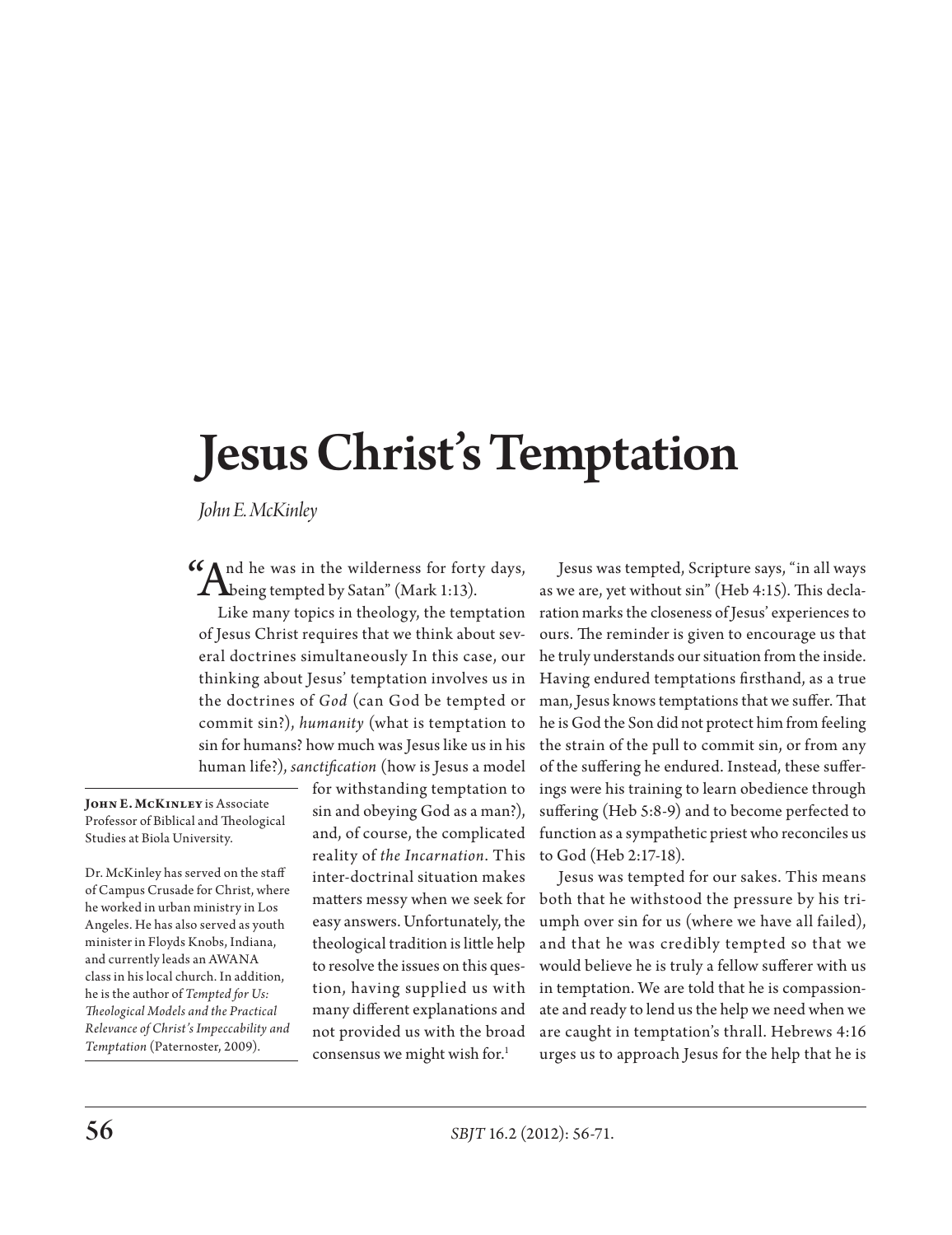uniquely qualified to offer as the only one who has been tempted as we are, has succeeded against it, and possesses the ability to assist us in our battle. This is good for us, since the temptation to sin is the battle of the human condition. God the Son made this human fight his own when he invaded his hostile creation to rescue it from sin. Accordingly, I will address the topic of Jesus' temptations by laying out two questions of practical relevance: What was temptation for Jesus (as compared with us); and, how did he succeed against temptation (as compared with how we can succeed against it, with him as our example)? I will argue that Jesus was tempted for us in a variety of ways that equipped him to be our reasonable human model in resisting temptation, and our sympathetic ally in the fight.

#### **WHAT WAS TEMPTATION FOR JESUS (AS COMPARED WITH US)?**

Jesus was tempted as a *man*, in his human nature. The humanness of his temptation experiences warrants the truth of Hebrews 4:15 and the similarity to our temptations. This is in contrast to the false notion that he was tempted as *God*, according to his deity, since, as James 1:13 affirms, God cannot be tempted by evil. This divine immunity to temptation follows from God's transcendence, omnipotence, and omniscience (among other attributes) by which God cannot be threatened with harm (he cannot be harmed), lured to obtain something that he lacks (he owns everything), or deceived by evil as a means to accomplishing some good (he knows the truth). For Jesus, then, temptation must come through his humanity. The Chalcedonian definition helps here to remind us that the divine and human natures are not mixed with each other ("inconfusedly, unchangeably"), and the properties of each nature are preserved in their union to the person, God the Word.2 This distinction and conservation of each nature means that his human nature is not divinized in any sense. As a man, the Son became fully vulnerable to the pains and strains of human

life, including temptation to sin. Thus, Jesus was tempted as a man, that is, he could not be tempted apart from the Incarnation, and he was tempted for us as an example and true model of the ideal human life. The many exhortations that Jesus is the pattern for us to imitate only make sense if his experience corresponds closely to ours.<sup>3</sup>

One difference of Jesus' temptation experiences is that he is God Incarnate, which means that, since God cannot sin, he cannot sin.4 The early church condemned one prominent theologian, Theodore of Mopsuestia (ca. 350-428), for claiming that Jesus was not impeccable until *after* the resurrection.5 More recently, some scholars have argued that Jesus could sin (peccability), whether because of his true humanity, or because the reality of a true temptation requires that he was able to commit evil (but he never did so).6 This *peccability* proposal assumes definitions of humanity and temptation that are unwarranted; we would do better to start with Jesus' experience and define from there the meaning of temptation (see below). By contrast with peccability, most teachers throughout the tradition have held tightly to the unity of the Incarnation and denied that Jesus could have sinned because of his deity (impeccability). The hypostatic union of the Son of God to his deity and humanity requires that being eternal God, Jesus could not sin even as a man. According to Chalcedonian Christology, the natures cannot be separated in a way to allow such contradiction of his deity at the level of his moral action.7 Thus, everything that Jesus does as a man must be consistent with his impeccability as God. Were this not so, if *Jesus* ever sinned, this would mean that *God* had sinned, a self-violation and failure of his omnipotence, goodness, and immutability (among other attributes).

Another way of understanding Jesus' impeccability (because he is fully God) and temptation as a man is by considering the virtual impeccability that many people experience with reference to a particular action. The ability to do something, abstractly considered, is not possible in some cases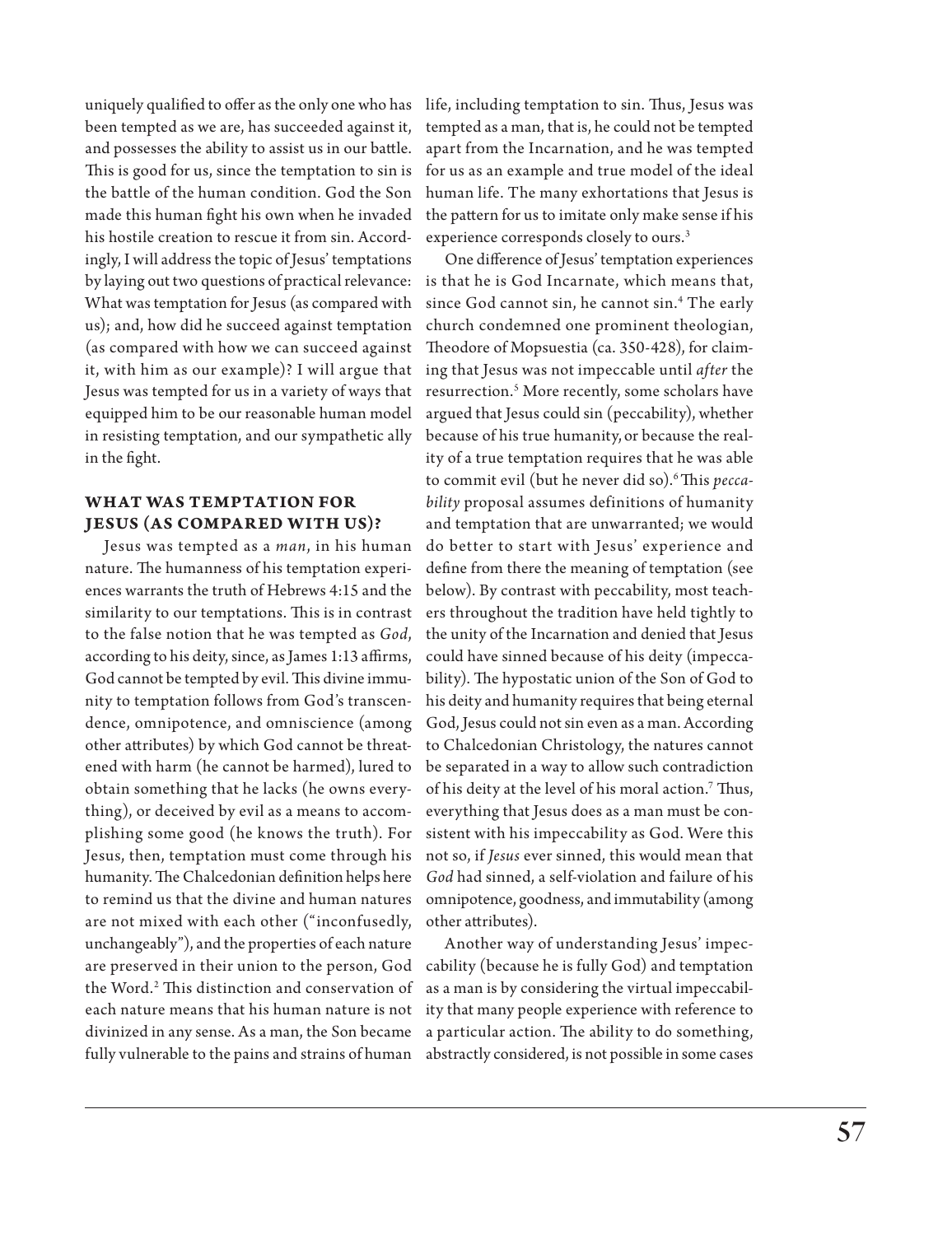because of the agent who possesses the capacity for action. For example, to illustrate the difference between potential capacities and actual powers, consider how I possess the physical capacities to strangle my dog, Lilly, a five-pound Chihuahua. Being who I am, with strong commitments to the well being of my dog, and my relationships with *JESUS' TEMPTATIONS AND HIS*  my wife, my children, and God, I will never use my capacities to strangle the dog. Indeed, I cannot do so because of who I am.8 Thus, I am functionally impeccable with regard to this evil act. Even so, I can be tempted to strangle the dog in a weak moment, though I remain never fully able to carry through with it. Similarly, Jesus is impeccable with regard to every act because, while he possesses the created capacities to commit evil as a man, so long as these capacities belong to *him*, the eternal Son, *he* will never use his human abilities to commit sin.9 Being who he is, with the strong commitments he maintains to his Father and the program of salvation, he will never sin (despite our ability to consider his abilities in abstraction from who he is as the agent of the Incarnation). Being God the Son, he is impeccable even in his life as a true man.

That Jesus cannot sin need not dismay us in view of the report that he was truly tempted. We need only to see that the possibility of failure (sin) is not a necessary condition for a true experience of struggle and the praiseworthy accomplishment of sinlessness. Indeed, Jesus clearly struggled in the reported temptations, and his sympathy with us is based on the severity of his combat with temptation to sin. But the apparent problem of his impeccability and temptation remains. It is still legitimate to ask: How can Jesus be tempted without the ability to sin?

I want to address this important question in a bit more depth in four steps. First, I want to consider recent proposals of several theologians who suggest that Jesus could be truly tempted to sin if we link his temptation to his knowledge. Second, I want to discuss how we should best understand how Jesus was tempted in "all ways" like us. Third, I want to consider two features of all temptations

which were true of Jesus and ourselves. Fourth, I want to think through five basic kinds of temptations that we all have which will help us explain how Jesus was truly tempted in all ways as we are. Let us now turn to these four areas.

## *KNOWLEDGE*

When we consider the reality of Jesus' temptations, several proposals have been offered to make sense of this difficulty. Scripture does not explain an answer for us, so we are left to formulate the options and ponder how to understand it all (which may make us feel dizzy). Several theologians have agreed in recent years that Jesus could be truly tempted to sin while remaining impeccable just so long as he was uncertain or unaware of his impeccability.<sup>10</sup> That is, he was uncertain in his human mind, just as he learns things as a developing creature (Luke 2:40, 52), and he claims not to know the time of his return (Mark 13:32). While affirming the absolute impossibility of sin, *uncertainty* at the level of Jesus' beliefs about his capacities as a man would be sufficient for him to suffer the strain of temptation alongside the rest of us.

A thought experiment can help us to see Jesus' situation.<sup>11</sup> Consider that you are told there will be a cash prize for you if you can remain in your house for a full day, a voluntary house arrest. There may be many reasons why you are tempted to leave the house, but you consider the prize to be more worthwhile, so you resolve to stay indoors. At the end of the time you are duly rewarded. Then, to your surprise, you are told that the doors and windows had all been sealed shut—your departure during the test had been impossible! Does this impossibility of leaving the house invalidate your struggle and the accomplishment of choosing to remain inside? No, you should be rewarded, since you truly weighed the options and you freely chose to fulfill the test. Likewise, the temptation remained valid for Jesus to consider that, being God the Son, he was most likely unable to sin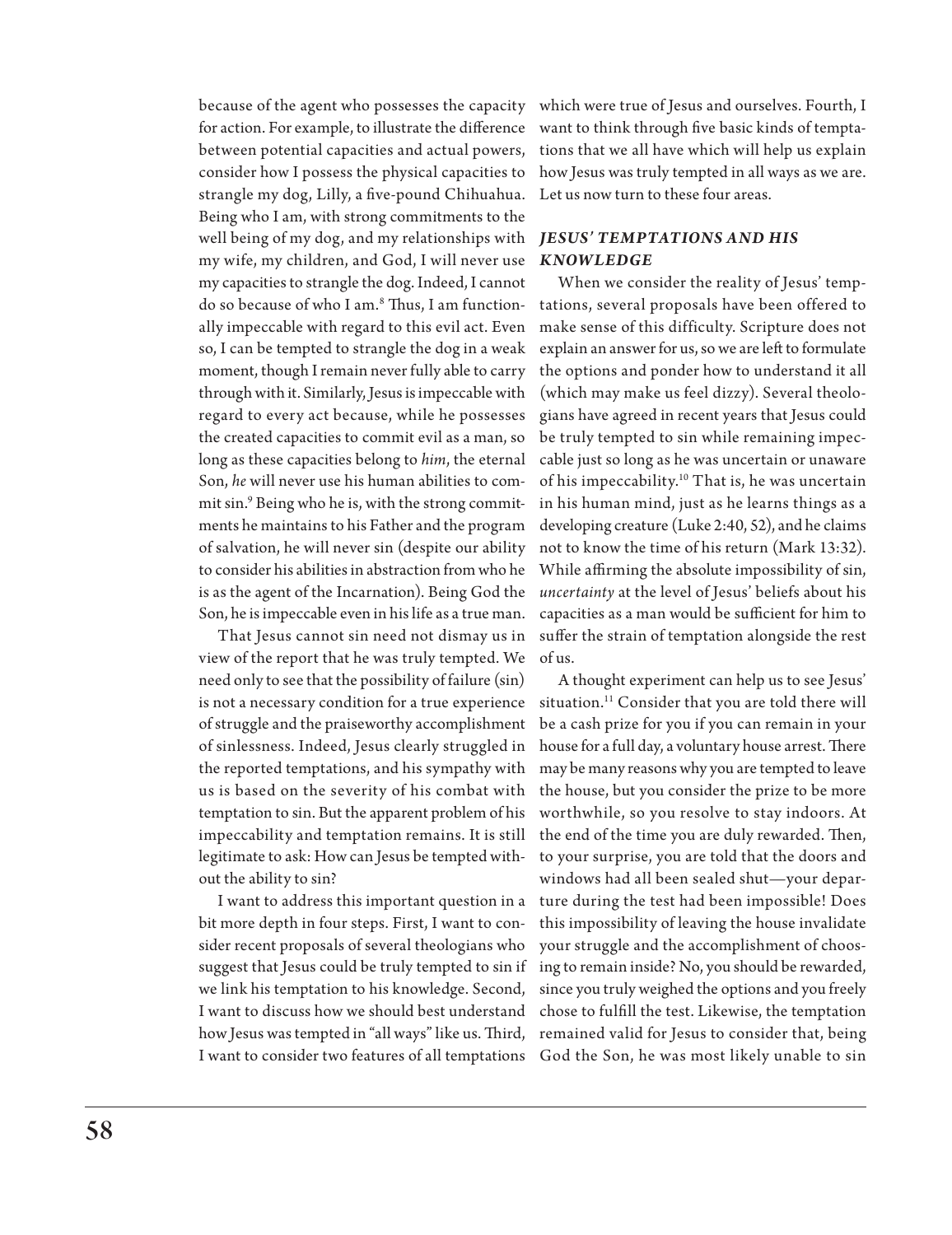while he felt the strong pull of his temptations. He could not be so certain in his human mind about the inference to his impeccability from knowing his identity as the Son of God that the temptations made no appeal to him.<sup>12</sup> Certainty in human knowledge normally requires a test of the theory (or divine revelation). Without such an experimental test of his ability to sin, Jesus had probabilistic knowledge about himself, but no more. This uncertainty, because untested, provides for the temptation to pull at Jesus as a real option *just as we are tempted*.

He cannot have brushed off the temptations as nonsense for him simply because they were impossible. He was not play-acting (indeed, hypocrisy deeply angered him whenever he saw it in others!). Instead, Jesus truly and painfully felt the pull to flee the cross and he prayed desperately for a way out while praying in Gethsemane (*with loud sobs and tears*, Heb 5:7). When contemplating the imminent betrayal and the pain of hell that would follow, he was intensely distressed to the point of feeling that he was going to die (John 13:21). A short time later, Jesus needed an angel to strengthen him while he prayed to surrender his human will to God's will (Luke  $22:41-44$ ).<sup>13</sup> The reality of his true human mind and human will means he did not know all things and wrestled with his conflicting creaturely desire for selfprotection (in Gethsemane, he wanted to flee the cross) and the desire for self-surrender to God's purposes (he also wanted to obey his Father). This real experience in struggle was plausibly preserved by his human cognitive uncertainty, and the uncertainty seems to fulfill what we can propose as the necessary and sufficient condition for Jesus to be tempted as a man: he must be uncertain about sin as an impossibility for himself, and by his imagination he must be able to perceive the desirable state of affairs should he follow through and commit the sin (he evades the punishment of hell in the cross).<sup>14</sup> Like the rest of us, Jesus suffered the temptation in the fierce battle of the moment and fought against it as a man with God's

help (as provided through the angel's appearance to strengthen him). I think it is implausible to consider that theological reflection about his deity would have shielded him against the devil's allures and the attraction to take the easy way presented in the temptation. He was not experiencing his humanity in the abstract, but in the concrete of feeling pulled by the attraction of sin (the goods offered by sinful means of attainment). He was not sure that he cannot sin, but he focused on the strain and met it within the frame of his human life (as helped by the Holy Spirit, just as he was filled with the Spirit when he entered and returned from the wilderness temptations). Thus, Jesus was truly tempted for us as a man, despite his being unchangeably impeccable as God the Son.

#### *THE MEANING OF JESUS BEING TEMPTED IN "ALL WAYS"*

In order to grasp how Jesus could be tempted like us, we must pause for a moment and reflect on what it means for the Scripture to declare that Jesus was tempted *in all ways* as we are (Heb 4:15), leaving us to discover the explanations for how a God-man can be tempted as the reasonable pattern for others who are sinners saved by grace. At first glance, the claim that he was tempted "in all ways as we are" seems impossible because of the historical particularity of Jesus' life. "All ways" need not mean that Jesus was tempted to rob banks, use performance-enhancing drugs as an athlete, or plagiarize a research paper. The main idea is that, somehow, as a true man, God the Son experienced the pull of temptation in ways that compare closely with the ways we feel tempted. His experiences are a real basis for empathy with our experiences. What he lived by to fight against his temptations are the transferable methods that we may live by, following his example and receiving special help from him.

## *FEATUR ES COMMON TO ALL TEMPTATION*

Let us now consider two features that are com-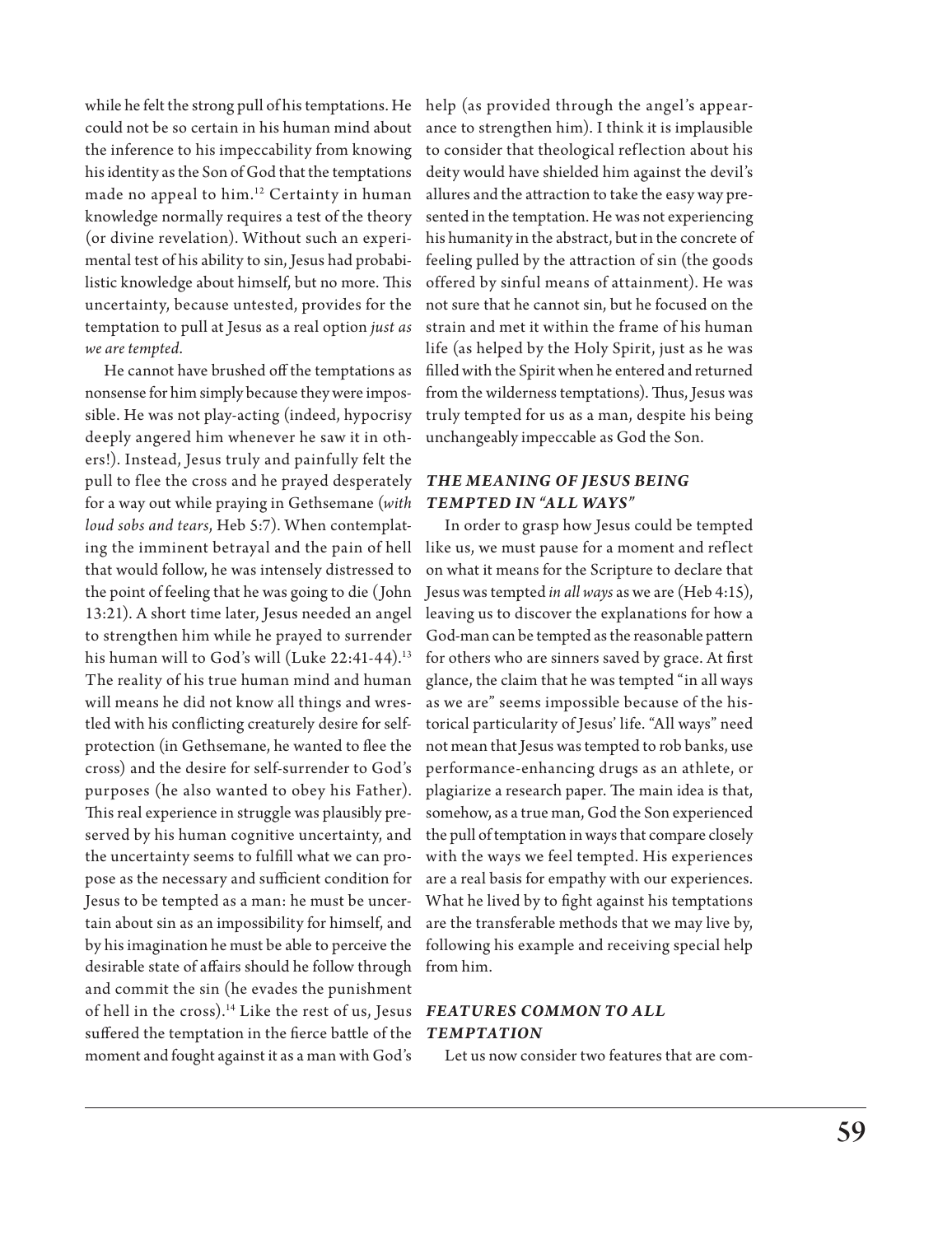through basic kinds of temptations all human beings, including Jesus, experience thus providing a more grounded explanation on how Jesus was truly tempted in all ways as we are. The first feature that is common to all temptation is the fact that all temptation is subject to *person-variability*, which is just to say that the ways we experience temptation partly depends on us—temptation varies from one person to the next.<sup>15</sup> The personvariability of temptations implies that no one can feel another person's temptation in the sense of an identity of experience ("I feel your pain"). But Jesus, because he experienced hundreds (or hundreds of thousands?) of enticements to sin that come naturally with a human life, can say, "I have felt temptation that is like your temptation." He knows firsthand the temptations that come with poverty, social and political oppression, betrayal, physical suffering, ridicule and public shame, danger, want of food and physical comforts, the sense of abandonment by God and close friends—a whole range of things that come to people in the normal settings of life common to all. Therefore, when Hebrews 4:15 affirms that Jesus was tempted *in all ways as we are*, I take this to mean that he has been tempted in all the ways that are common to humanity. That he was male and unmarried does not count against his abilities to empathize and offer real help to women and men who experience particular varieties of temptations that are based on their person-variability. For example, Jesus did not need to become a heroin user and feel those particular temptations for him to be able to empa-*BASIC TEMPTATIONS JESUS AND ALL*  thize with heroin users. Jesus has his own intense *HUMANS FACE* temptations to draw from for relating to other people. Christ's particularity (even his being the God-man and sinless) does not count against his ability to empathize with any other human being suffering temptations. What matters most is that Jesus was thoroughly tempted in the variety of occurrences in the setting of his human life. These are sufficient to constitute him empathetic and a reasonable pattern for all others in their tempta-

mon to all temptation before we turn to think tions.His empathy is not a function of his omniscience, but is from his human experiences of a variety of temptations throughout his life.

> A second feature common to all temptation can be approached by rejecting what some have tried to say marked Jesus' unique temptation. Let me explain. Some have tried to mark Jesus' uniqueness in ways that are not helpful by arguing that normal temptations should be distinguished into internal and external kinds, and Jesus only experienced the external sort.16 To be sure, if *internal temptation* means sinful desires, then Jesus cannot have experienced internal temptation (usually, *external temptation* means the circumstances, whether by threat of pain or loss, or by the possible gain of some needed thing such as bread).17 I doubt this distinction is an accurate account of temptation, since it seems that all temptation involves a combination of external circumstances that appeal to one's internal beliefs, desires, and imagination.18 We can deny that Jesus was plagued by sinful desires (such as lust or greed) while affirming that he *internally* believed he was the Messiah, desired strongly to flee from the pain of the cross, and imagined the possibilities of avoiding pain through disobeying his Father. In this way, we can see that he truly was tempted just as the rest of us are, by struggling with internal desires that relate to external circumstances. Like us, he was not shielded by his deity or sinlessness from suffering the deeply internal pull of temptation as an attack to be resisted from the inside.

In thinking through how Jesus was truly tempted in all ways as we are, it is important to consider that Jesus' experience in temptation closely corresponds to ours in that he was tempted naturally and normally as a function of his human life. Being a true human being, Jesus was vulnerable to temptation in at least five dimensions or spheres of human life. What are these spheres? They are his relationships to God, the created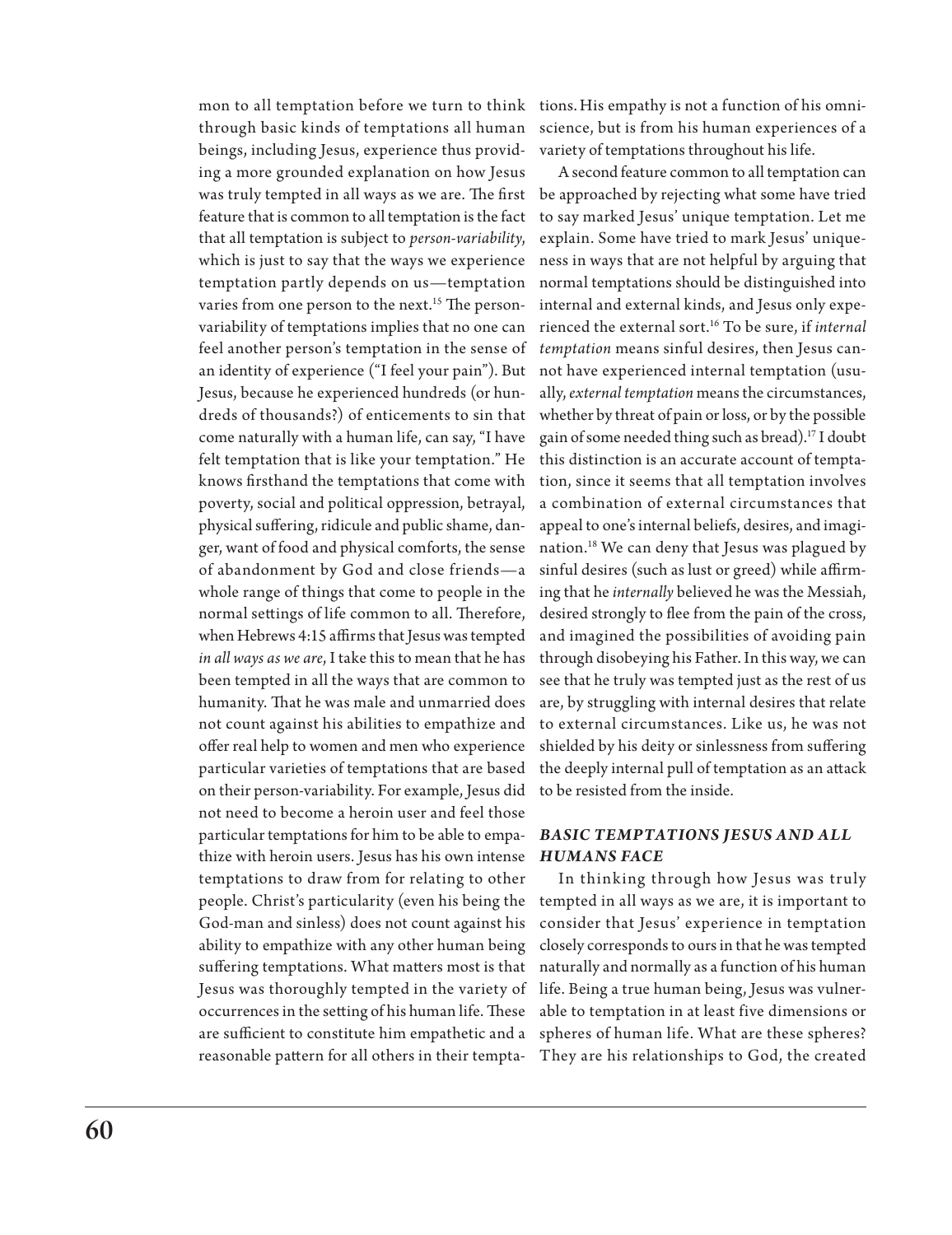world, other people, the self, and suffering. In contrast to God, who cannot be tempted (Jas 1:13), human beings are temptable because of their creaturely weakness, finitude, contingency, and liability to suffering. People want to meet their needs, aggrandize themselves, and avoid pain by sinful avenues of escape. Normally, sin is corruptive in a way that weakens the sinner to be more susceptible to further sins, and sometimes through corrupt desires (not simply innocent desires for things met through sinful means). Jesus' difference in this respect is that, being sinless (he possessed no guilt or corruption from original or personal sin) he was not subject to the original depravity (no corrupt desires) common to the rest of us. The point is that human temptability is not from sinfulness (just as Adam, Eve, and Jesus were each tempted without prior sin), but from the factors explained here in relation to being a human, which Jesus fully shared. This share in human life includes the normal matrix of a person's real and imagined needs and desires that correspond to real and imagined satisfaction in relationships with God, the external world, other people, and the self. These areas of an individual's relationships are spheres of human existence that allow different sorts of temptations to afflict people. Even for the monk in seclusion, temptation is intrinsically relational because the mechanics of temptation are an interaction of relational factors (or, one's relatedness to life). In addition, another avenue of temptation is opened when suffering touches us. Let us look at each of these five areas in turn.

First, with respect to God, every temptation to sin is an enticement to be torn away from God. Moreover, every sin has an ultimate setting within a person's creaturely relationship to God as Creator and Judge. The prospect of turning against God by following a temptation to sin arises from the human condition as finite beings with freedom and imagination (but this is no excuse for sin).19 We may guess that human beings can be tempted because creaturely finitude and freedom seem to form a tension within the person's heart. Without the combination of freedom and imagination that allows individuals to consider and be tempted by attractive possibilities, people would not see the opportunity to turn away from God. However, being endowed with freedom and imagination to transcend their divinely ordained limitations, people may consider the untested prospect of another way of life apart from God (that is, their independence from the Creator). They are tempted to add to themselves and seek to enlarge themselves beyond the constraints of finitude. Thus, finite human beings can imagine their personal transcendence as the temptation to become great and move beyond their divinely ordered status (which is a departure from God to self-destruction). As contingent creatures with an acute sense of their dependence on God, the temptation to turn away from the Creator by a rebellious grasp at independence appeals to the desire for autonomy.20 The desire may be inexplicable as the dream for life apart from God, the *source* of all goodness and life. At least we can say the desire for autonomy is irrational, just as all sin is fundamentally irrational and self-destructive. These temptations to independence from God may take both the direct form of forsaking God for independence and autonomy through idolatry, and the indirect form of violating the limits that God has established for his creatures' relationships within the natural order.

The human condition, then, includes a paradox of glory and temptation because of our special, image-bearing relationship to God. If this is right, we should remember that, as a true human being, Jesus shared in this human situation and was tempted as a man in relationship with God. The wilderness temptations seem to have highlighted this relationship and would not have worked otherwise (i.e., he only felt tempted because he had certain obligations to obey God). He had to struggle to surrender to God's will instead of depart from it (Matt 26:39). Thus, if we are right to think that some of our temptations occur with reference to our special relatedness to God, then we can see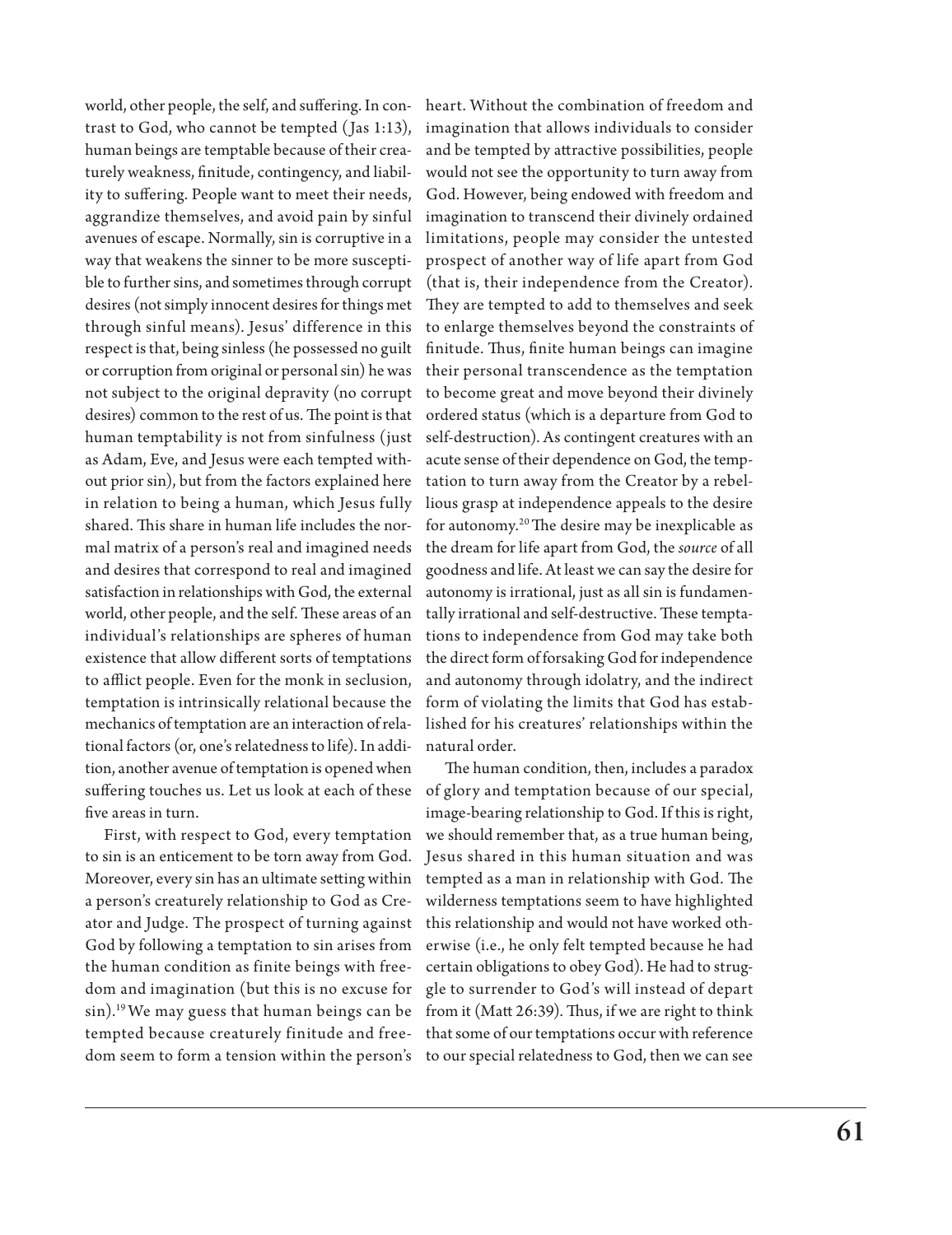that Christ's exemplifying this sort of temptation he did not possess *lust*).22 may be one aspect of the meaning of Hebrews which he was tempted in all ways as we are).

A second sphere of human relatedness is that people are created with needs for material support in the created world. All people are inescapably frail creatures requiring the perpetual, externally supplied life support of food, drink, oxygen, clothing, shelter, sunlight, and more. The temptations that correspond to bodily needs and desires in relationship to the external world afflict humanity constantly, despite the original goodness of both the created world and the human creatures inhabiting it. The severe lack of some needed thing, such as food, brings about suffering and pain for the individual (e.g., weakness, starvation, death). This need for life-support corresponds to the promise of relief, comfort, and well-being that is possible only when eating food, clothing the body, or whatever, satisfies the needs.

The temptations in this relationship to stuff in experienced in likeness to us. the world can be divided in two sorts. *Legitimate desires* are an internal touch point for the temptation to satisfy a legitimate desire in the wrong way (e.g., hunger satisfied by stolen bread). These desires are sinless and natural just as part of being a human. They are the desires that God created humans to experience. By contrast, *corrupt desires*  are an internal touch point for the temptation to satisfy a corrupt, sinful, and self-destructive desire (e.g., *greed* satisfied by excessive wealth, or *gluttony*, the desire for more food than what one needs). Corrupt desires are the result of sin that disorders the body and heart because the person is alienated from God.<sup>21</sup> Both the corrupt and legitimate desires in temptation seem to occur as internal experiences of a struggle in relation things in the world environment. Notice that these two sorts of desires form the normative temptations for fallen humanity. We can affirm that Jesus was only susceptible to legitimate or innocent desires because he did not possess the corrupt desires of fallen humanity (i.e., he was not fallen or sinful, so

4:15 (i.e., relationship to God is *one* of the ways in this relationship exists because God has set bounds As noted above, the variety of temptations in and prescriptions for human conduct in relation to the natural world of stuff (animals, plants, trees, land, etc.). For example, bestiality, gluttony, and greed are prohibited (even the exploitation of the animals is limited in Exod 23:12, as part of Sabbath regulations). While the world is a habitation designed for humans in a way that corresponds perfectly to their embodiment, the divinely ordered relationship for the ways human beings use the world is also the setting for a multitude of temptations to violate that order. Being a real man, Jesus was also tempted as an embodied being in relationship to the created world, just as others are. Satan's urging that Jesus provide food for himself after fasting for forty days depends upon Christ's basic need for nutritional sustenance of his body. The category of temptations in relation to the created world is another way of temptation that Jesus

> In addition to the relationships to God and the created world, a third area of temptation involves the social setting of person-to-person relationships which constitute an array of human temptations. People have the relational needs for the interpersonal realities of love, affection, respect, honor, friendship, companionship, nurture, protection, encouragement, and more. People are tempted to sin in the sphere of their relationships with others both by seeking the *wrong means* of satisfying legitimate, appropriate interpersonal desires (e.g., the desire for respect by lying about one's experiences), and by trying to get satisfaction for their corrupt interpersonal desires (e.g., the desire for revenge satisfied by attacking an enemy through gossip or violence). Much of the social, interpersonal evil to which people are tempted combines both relationships of human-to-things and of humans-to-humans. Examples include coveting, greed, theft, slander, deception, property damage, sexual misconduct, persecution, extortion, and assault. These combinations make for misus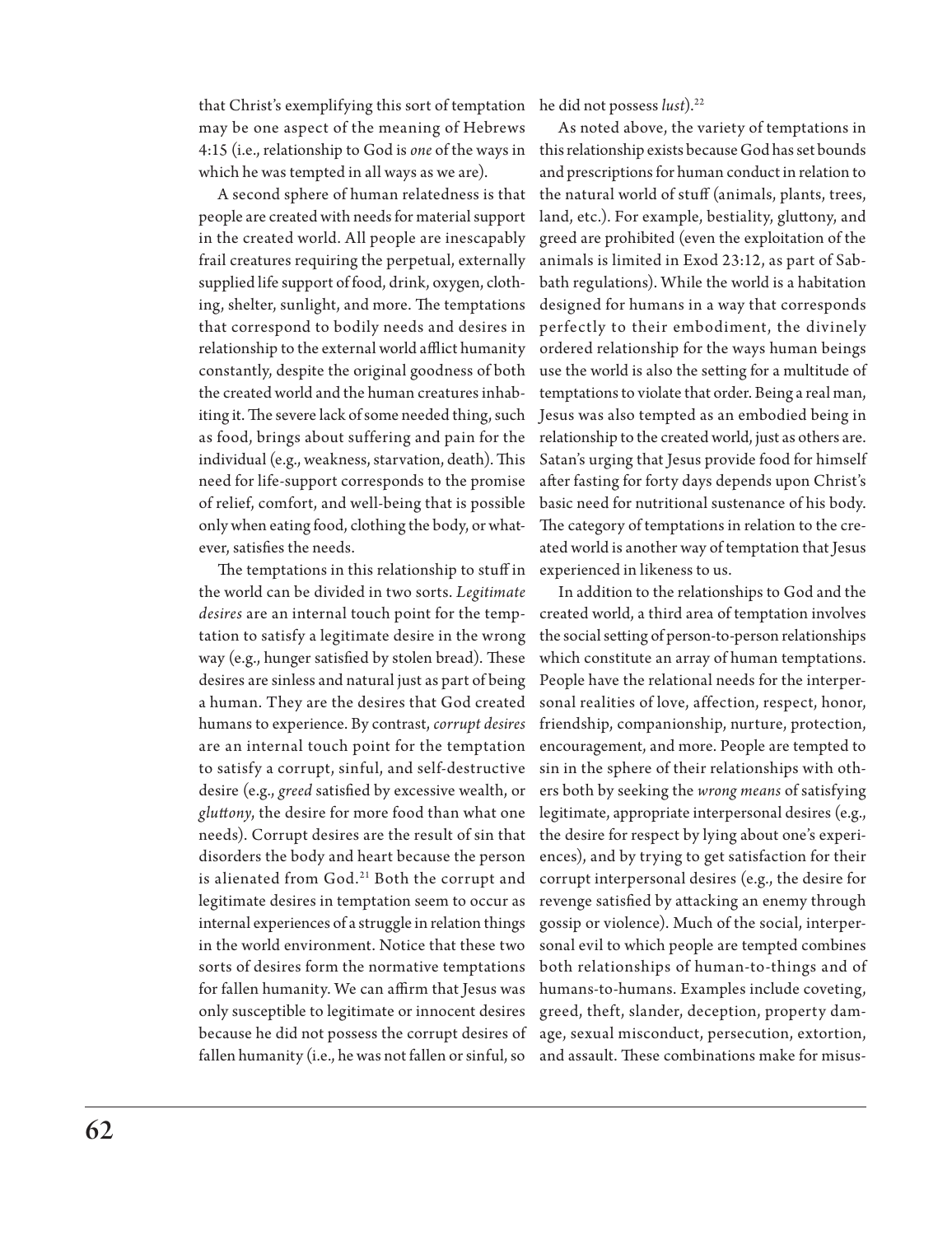ing things of the natural world in harmful ways against other people. Thus, the needs that people have for other people draw them into interdependent relationships with others by God's design, but this social setting is also the arena for many temptations to sin against that design in relationship to others. People are inescapably oriented towards one another, and yet it is in these relationships that so many virulent temptations arise because of interpersonal needs.

Jesus experienced many temptations in his relationships with people. For example, he understands the distrust, rejection, slander, betrayal, assault, and malice by others that may have tempted him to revenge. Jesus knows the temptation to do and say the things that could make him well liked by others. He understands the temptation of a growing boy to disobey his parents when they wrongly blamed him for negligence and pulled him away from enjoying the presence of his Father and theological discourse in the Temple courts (Luke 2:41-52). Jesus experienced close relationships with men, women, and children from among the powerful, weak, disgraceful outcasts, and the most highly honored of society. They responded to him with the full range of emotions: adoration, honor, open and concealed disdain, skepticism, insistence, and malicious provocation. Whatever temptations we experience in relation to other people, Hebrews 4:15 seems abundantly truthful that Jesus authentically experienced this third way of temptations just as we do. These societal temptations were as inescapable for him as for us.

Fourth, in one's relationship to oneself, people have the habitual dynamics of character, moods, emotions, self-concept, and self-awareness. There is opportunity for temptations to pride, distorted body image, despair, happiness, safety, power, achievement, comfort, worth, various illusions, and more. Many of these reflexive, self-oriented temptations are simply the appeals to repeat the first human sin of clamoring for one's independence from God (as in Eden). Often these selfreferential temptations are based on the problem of seeking to satisfy appropriate desires using the wrong means (e.g., the desire for happiness satisfied through manipulating others to meet one's needs). Other self-referential temptations arise from sinful desires (e.g., the desire to feel superior to others satisfied by manipulating others to make one feel powerful). The issue of temptation in relationship to the self is to see oneself wrongly, according to some false image that is other than God's making, order, and specific call.<sup>23</sup> Human beings face multiform temptations to autonomy for the self, sinful pride, and delusions of power and self-importance by which they violate the proper order of their relationships to God, the world, and other people. While this relationship of the outer self and inner self or self-consciousness always has a setting in another of the three relationships above, the questions of personal identity and significance make for powerful temptations at this relational level because these have to do with a person's self-awareness.

Was Jesus tempted in this way? Satan's suggestions in the wilderness pressed especially at this point of Jesus' desire for confirmation of his special identity. Jesus, just having been publicly declared from heaven as God's Son (at the Jordan baptism), quickly found himself in the peril of starvation. This situation possibly made him susceptible to the wonder if his dawning consciousness of being the Son of God and Messiah was mistaken.<sup>24</sup> Satan suggested that Jesus should force God's hand to confirm his identity as God's Son ("*If* you are the Son of God"). Even if Jesus had no other temptations in relation to himself, these two alone are sufficient to constitute his firsthand empathy for others who face temptations that have to do with one's self-understanding.

Thus, in every sphere of human life, for Jesus as for us, temptation is that pull on people to act against God and his order for human existence. Hebrews 4:15 tells that there is a comprehensive correspondence between the ways that we are tempted and the ways Jesus was tempted. I do not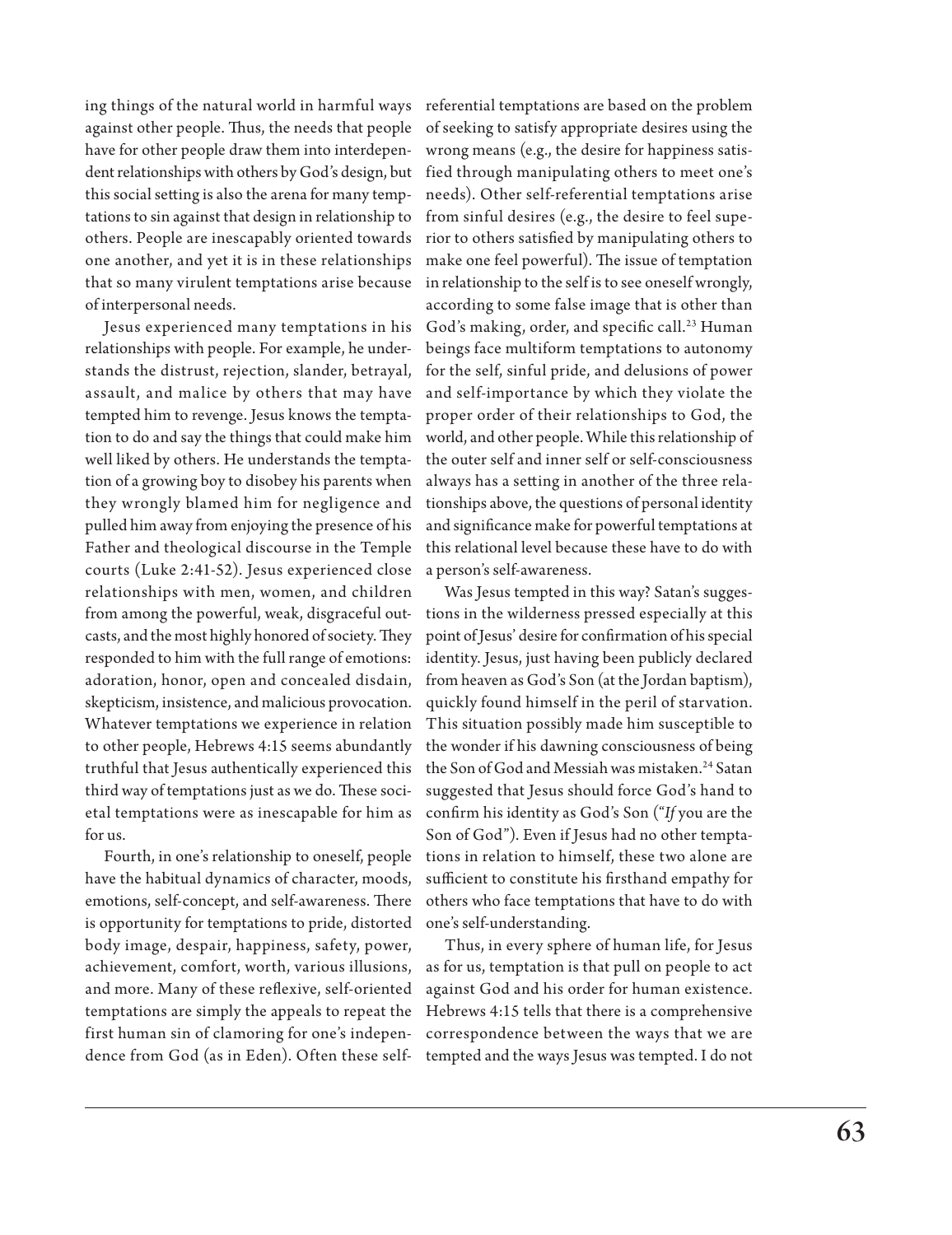mean that the writer of Hebrews had these four God, come what may. ways in mind, but that these four categories help us to see comprehensiveness of the temptations that we suffer and that Jesus experienced for us (to empathize with us and give help to us in following his pattern of obedience). George Painter's observation is apt: "The realm of possible temptation, therefore, is almost infinite, and the impulse to anything whatever, outside the sphere of the right, may lead to evil."25

Alongside these four aspects of human life is a fifth and more general category of human temptability: the susceptibility to suffer pain that ranges from moderate discomfort and deprivation to intense, excruciating pain. The prospect of suffering in a fallen world creates this avenue of temptation for the promise of relief from pain (or the possible evasion of suffering).26 Human beings are *SUMMARY CONCLUSIONS* vulnerable to suffering of many sorts (emotional and physical pain) because of their creaturely contingency and frailty. People are thus open to being tempted to sin by avoiding pain through the wrong means of satisfying their desire for comfort or self-preservation (e.g. stealing bread to escape the pain of hunger; turning away from Christ to escape persecution).<sup>27</sup>

The temptations occasioned by present or imminent suffering are really the pull to sin as a means of relief, which seems truly good to the sufferer (e.g., the legitimate desire to avoid punishment by telling a lie). The one who is tempted only resists sin by renouncing the reasonable, natural desire to escape from suffering. Thus, trials embodiment and the relational contingency upon life-support and other needs.

As a true human being who suffered emotionally and physically (e.g., Heb 5:7-8), Jesus was also temptable because of his vulnerability to pain. This is most clear when he was tempted to avoid his drinking the cup of God's wrath (Mark 14:36). Christ's achievement against temptation is supreme in this event; he overcame his desire to avoid pain and chose instead the desire to obey

In summary of these five ways or settings for temptation, we have seen that Jesus experienced all the sorts of temptation that we do. I suggest that these are a helpful picture of the meaning in Hebrews 4:15 that Jesus was tempted in all ways as we are. His differences from the rest of humanity (being an eternal person, fully God, and sinless) did not protect him from experiencing the basic modes of temptation. The authentic correspondence of his experience of temptation to ours cannot be denied. His experience is properly the basis of his empathy and his example for us, and the ground of his encouragement to us that he is able and ready to help us when we are tempted (Heb 4:16).

Some conclusions follow at this point in answer to our question of what was temptation for Jesus as compared with ours. First, to experience temptation is not itself a sin (since Jesus was tempted sinlessly) and sometimes these afflict us because God is testing us to advance us in salvation (but some temptations are truly our fault, as in a boy who feels tempted to lie because he stole something and wants to avoid getting caught). On the contrary, to feel tempted can be the backside of the positive opportunity to respond to God's work of sanctification through difficulties that provoke the believer to cling all the more closely to God and to repudiate sinful ways of thinking or living.

of all kinds strain people specifically because of for all others) is intensely internal and external I propose that *all* temptation (for Jesus and to bring about this basic inward conflict among the opposing desires in the heart, some leading to sin and some leading to righteousness. *Temptation is the internal struggle among a person's beliefs and desires, within a particular setting of attractive external circumstances, and it pulls the person to sin as its target.* The advantage of this comprehensive definition allows us to draw direct lines of correspondence between Jesus' temptations and the temptation experiences of all people, according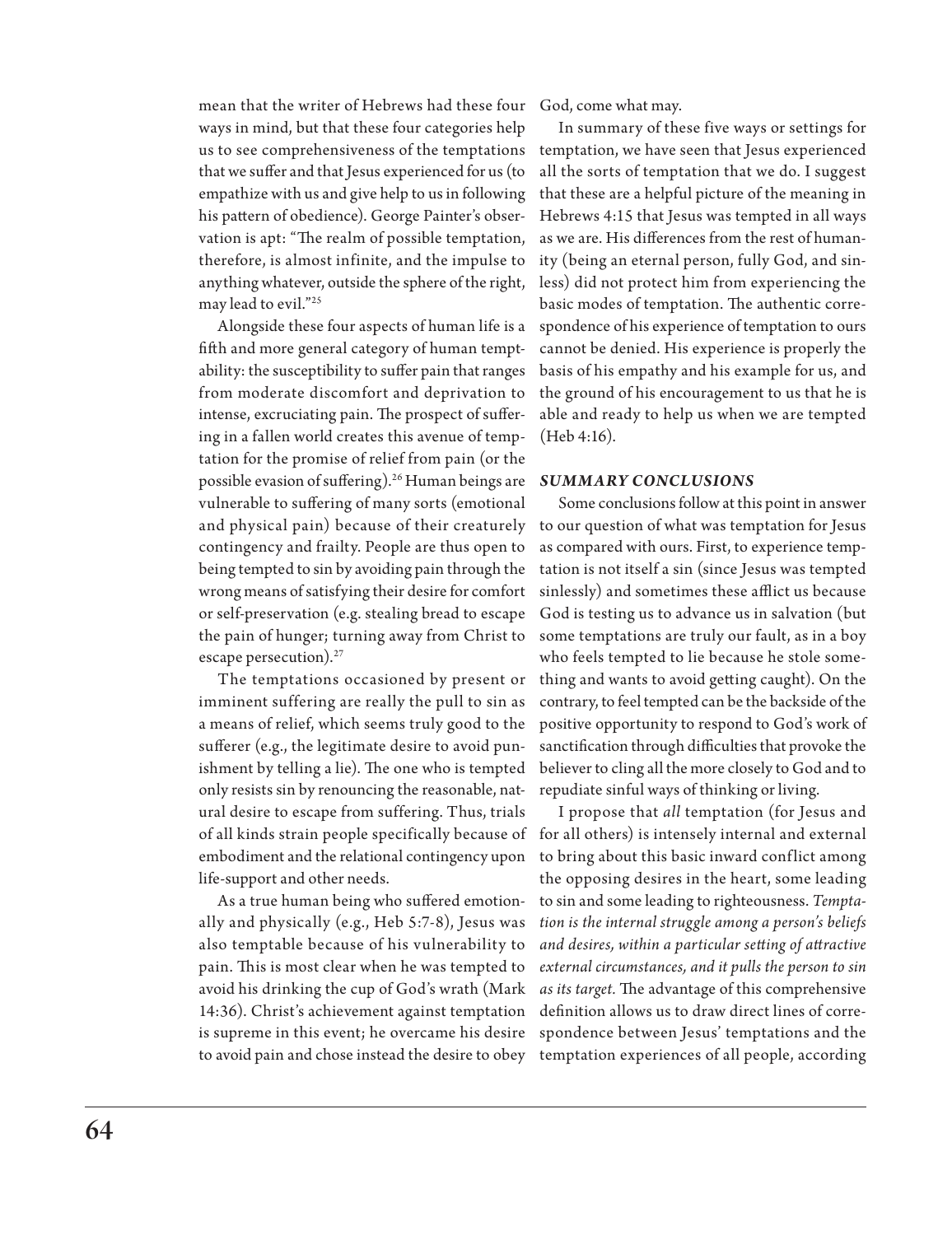to the claim of Hebrews 4:15 that Jesus' empathy is based on the direct similarity of his experience. This advantage also allows us to draw a direct line between Jesus' resistance to temptation and the possibilities for believers to follow Christ's pattern, according to the claims of Hebrews 12:1-3 and 1 Peter 2:21-25 that Jesus is a reasonable model for human sinlessness. Thus, the definition allows a reasonable explanation of the biblical data for Jesus' relevance in terms of the commonality of human temptation.

According to the definition of temptation given above, we can trace one experience of Jesus imaginatively as follows: in Gethsemane, Jesus desires to avoid the punishment for sin (which is a desire that leads to sin) and he desires to obey God (a desire leading to righteousness). Despite his high priority for self-preservation and the belief that evading pain may be possible, he chooses to obey God according to his highest value and desires to please his Father and accomplish redemption. Jesus wants to obey God more than he wants to dodge the pain of being cursed by God in the cross. This internal choice occurred dynamically in relation to specific external factors. Jesus' circumstances—with the imminent prospect of suffering the cup of wrath (hell)—are countered by the imaginable state of affairs in which he does not drink the cup of wrath. The temptation with its sinful prospect of disobeying God out of a justifiable desire to avoid pain is uniquely fitted (his person-variability) to his particular experience and beliefs. No one else could have felt this temptation, or experienced the intensity the way he did because the factors that constituted a temptation for him were both internal and external, and particular to his relationship to God, his special role as the Messiah, and his special awareness of the prospect of his substitutionary suffering of the punishment of hell (cf. Mark 10:45). He suffers the pull of temptation and the fear internally as he pleads again and again for a way out (three times). His struggle to obey truly is a fierce fight that involves his deepest beliefs and desires. When his

request for a non-sinful escape is not granted, he chooses the only remaining desire that still leads to righteousness (through suffering). His refusal to choose a sinful path of self-preservation is the difficult model for all of us.<sup>28</sup>

Scripture is clear that Jesus' temptations were real in the full range of experiences that were sufficient for him to empathize with all others who are tempted, and he is the reasonable human template of sinlessness for Christians to resist sin as he did. Jesus experienced legitimate desires and sinless temptations in relation to desires for sinful satisfactions. Jesus had to respond by overcoming his desires without intending or choosing to sin. Jesus' differences of having no corrupt desires or a fallen will do not preclude him from sharing in the common temptation experience of humanity. Temptations related to corrupt desires are person-variable, and do not constitute a distinct set or category of temptations in which Jesus could not share (e.g., the aforementioned internal temptations). Thus, Jesus was tempted for us, in all ways as we are.

## **HOW DID JESUS SUCCEED AGAINST TEMPTATION?**

Now to the second question, how did Jesus resist temptation and achieve a perfect, sinless human life? In answering this question, as with the first, we must keep near to the biblical exhortations that Jesus is an example for us. Whatever answers we consider must be weighed for how they work as transferable from Jesus' experience to ours, that is, the question of his practical relevance as the model for our victory over temptation, since that is the emphasis of the most important temptation passages. The basic idea is that Jesus was tempted for us to *demonstrate* how we can succeed as he did (in addition to living a perfect human life in our place, Romans 10:4).

We have two options for answering the question of how Jesus resisted sin. The first option is that Jesus relied on his divine powers to achieve his sinless, perfect obedience to God. The second option is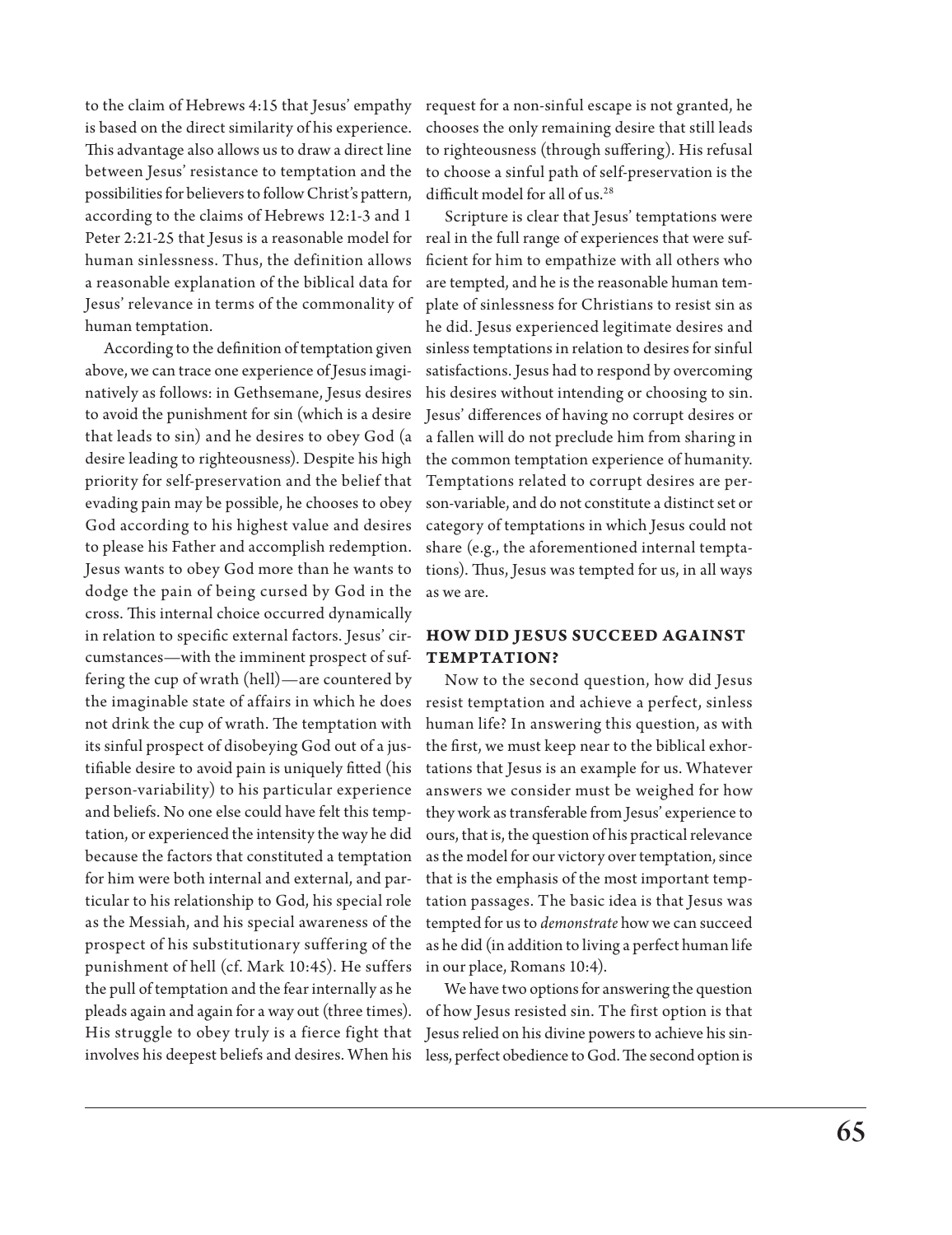that Jesus, a divine person incarnate, did not live his human existence by his deity, but he took up his life as a man fully within the frame of our limitations (Heb 2:14-18), helped only by the same empowering grace that God provides for his people.

The first option has at least two problems. First, to say Jesus resisted sin by his deity cuts off Jesus' relevance for the rest of us who are not God as he is. Second, the appeal to divine powers as the means of his success against sin cuts him off from experiencing any temptation, since God cannot be tempted ( Jas 1:13). Once the divine nature was involved as causal in his human experience, temptation cannot pull at him in any sense. Moreover, Scripture never hints that Jesus responded to temptations with divine power. The emphasis is always on his resistance through human means of reliance on God's word, praying for aid, and seeking the support of his friends.

Instead of explaining his sinlessness by an escape through his divine power, the second option seems to fit much better with the relevance of Jesus as tempted for us, and the pervasive role of the Holy Spirit in his life.<sup>29</sup> Scripture emphasizes a strong continuity of the Holy Spirit's active presence in the life and work of Israel's prophets, Jesus, and disciples who followed him. Without detracting from Jesus' eternal deity as the Son of God, we may read Scripture as highlighting his promised human life as the Messiah, the man of the Spirit who lived by and provides the Holy Spirit so that many would be like him in a new relationship to God that manifested in the new operation of righteous human life in the world. The Spirit is not an add-on to God the Son, but a necessary ally to Jesus in his humanity. He never faced temptation alone, and he proved the way of success for us that neither should we face temptation alone. The indwelling presence of God to us by the Spirit is the same help offered as the "grace to help in time of need" (Heb 4:16) that Jesus relied upon in his battles. Were this not so, then all the relevance of his human life as an example and basis for his empathy with others who are merely human

would be void. I will argue that Scripture reveals that Jesus relied upon the very same provisions of empowering grace that are repeatedly commended throughout the Bible for the rest of us.

First, the evidence for the presence and action of the Holy Spirit in Jesus' life and ministry are best explained as fulfilling a real need to him in his weak humanity, and this includes assisting him to repel sin when he was tempted. We are told that Jesus, being full of the Holy Spirit, was led into the wilderness by the Spirit to be tempted by the devil (Luke 4:1-2), after which test he returned to Galilee in the power of the Spirit (Luke 4:14). This report suggests that the presence and action of the Holy Spirit in Jesus' life is relevant to his success against temptation. Luke's emphasis on the Spirit's closeness to Jesus should not surprise us since the prophecies of the Spirit's involvement in the Messiah's life and ministry predicted a spectacular kingship and prophetic ministry for Israel and the nations. In the tradition of the judges, kings, and prophets of Israel, Old Testament prophecies tell that the Messiah would be closely assisted by the Spirit of God to fulfill his tasks. The primary emphasis is on the job of ruling Israel and the world, as in Isaiah 11:1-10, 42:1-9, 50:4-11, 59:16-21, and 61:1-11. Within these prophecies is the repeated dependence of the Messiah upon the Spirit's support for his ethical development as a wise and righteous king under God. This righteousness resembles David as the man after God's own heart, and sharply contrasts with moral failures of Moses, Saul, David, Solomon, and the many subsequent kings of Israel and Judah. The Messiah to come would be equipped by the Spirit as to his "knowledge and fear of Yahweh" (Isa 11:2) so that his delight would be in the fear of Yahweh (Isa 11:3), resulting in the total righteousness and faithfulness of his reign (Isa 11:5) that extends for establishing shalom for the entire creation (Isa 11:6-10). He would be strengthened by God through the Spirit upon him (Isa 42:1), experienced as Yahweh's promise to hold him by the hand (Isa 42:6). Moreover, the Servant-Messiah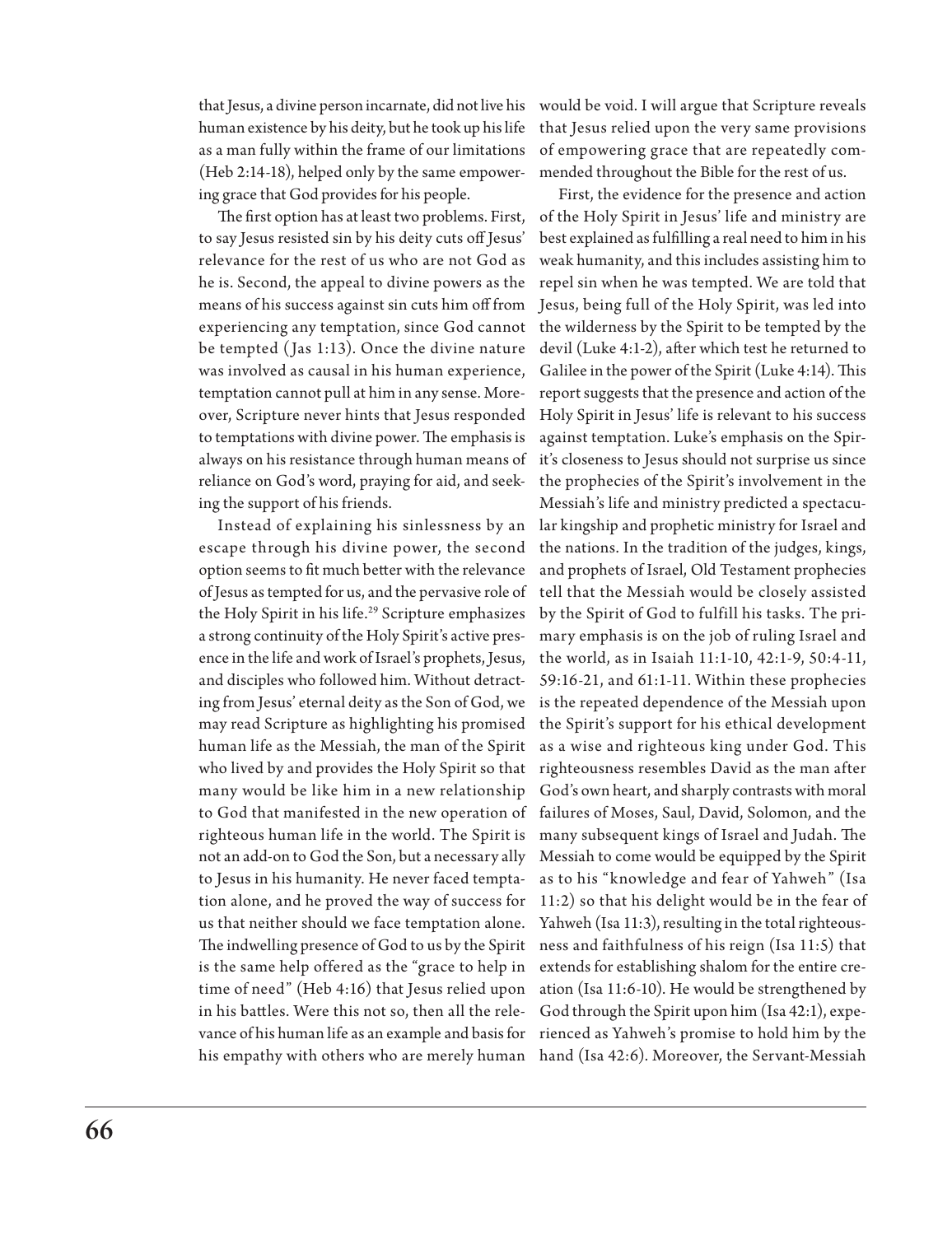tells that Yahweh opened his ear to instruct him (Isa 50:4-5) and helped him in his mission (Isa 50:7, 9). These details are selected for how they relate to the ethical formation of the Messiah and his active faithfulness as a man, which is necessary to his jobs as the prophet, priest, and king accomplishing divine salvation.

Jesus applied these prophecies to himself by quoting Isaiah 61:1-2 as fulfilled in his life and ministry.30 He also attributed his exorcisms to the Spirit's empowerment (Matt 12:28, cf. Luke 11:20), which Matthew has preceded with the quotation of Isaiah 42:1-4 to show the messianic fulfillment in Jesus (Matt 12:9-21) as the one empowered to bring release from sin's thrall. Similar is Luke's later summary of Jesus' entire ministry through Peter's statement in Acts 10:38. The entire range of Jesus' works of power to do good and deliver from the devil is under the enablement of the Holy Spirit's anointing, alternately described by Peter that God was with Jesus. This statement is odd if we are thinking merely of the Father and the Spirit being "with" God the Son, but the fit is natural when we consider that the Son is the Messiah according to his human life, for which he needed divine empowerment to support his perfect accomplishments.

We are also told that the Holy Spirit was constantly involved in Jesus' development from his miraculous conception (Luke 1:35), to his boyhood development with increasing wisdom and relationship with God (Luke 2:40, 52), throughout his ministry (Luke 4:1-14), and culminating in the cross (Heb 9:14) and resurrection (Rom 1:4; 8:11).<sup>31</sup> We may conclude from this evidence that the best explanation for the emphasis on the prediction, fulfillment, and continuity of the Spirit's work in Jesus and Christians is that just as he was aided by the Spirit, so would they be. His example as a man of the Spirit to faithfully resist sin and courageously pursue righteousness is reasonable for Christians who follow him. Since he worked within the limitations they (we) have to work with, and he provided the same operative power of the Holy Spirit to them as the Spirit helped him, Jesus is a realistic model to imitate. Obviously, this is not to say that Christians ever succeed in the full way of sinless perfection as Jesus did, but that he is so near to us in having to fight through temptation as we do, that we can be truly inspired by his example, employ the same means that helped him, and be encouraged to persevere even though we still sin daily.

Second, in addition to the basic provision of the Holy Spirit to indwell Christians and aid us in the mission of righteousness by following Jesus, Scripture specifies that Jesus actively relied upon several modes of the empowering grace of God to help him as a man. These reports are Jesus' demonstration of how to fight temptation that we may repeat, and by such means of grace we may find the help that he promises to provide when we are tempted (Heb 4:16). Briefly recounted, these are ways Jesus' received help from God when he was tempted, and we find that the same are commended to us abundantly as the basic support for triumph as a Christian.

Jesus was a man of prayer at all times (e.g., Luke 5:16; 6:12; 9:18, 28; 11:1; 22:32, 41), with a focused appeal for help when he struggled with temptation in Gethsemane. Prayer was for Jesus a real grasp of God to receive strength in his time of need, when he felt weak in the face of a terribly fierce temptation. We can only guess, but it makes good sense to assume that Jesus normally reached for help through prayer when temptations assaulted him. Likewise, Christians are urged to pray constantly about everything (1 Thess 5:17), being assured that God can rescue them especially from temptation (2 Pet 2:9), about which they should pray to God for deliverance (Matt 6:13). Jesus urged his friends to pray for aid in Gethsemane, where resistance to temptation is specifically in view (Luke 22:40, 46). The reminder to pray for help when suffering temptation is also the single exhortation of Hebrews 4:16, with the assurance that Jesus' sympathy from having been tempted himself should encourage us that he will be ready and able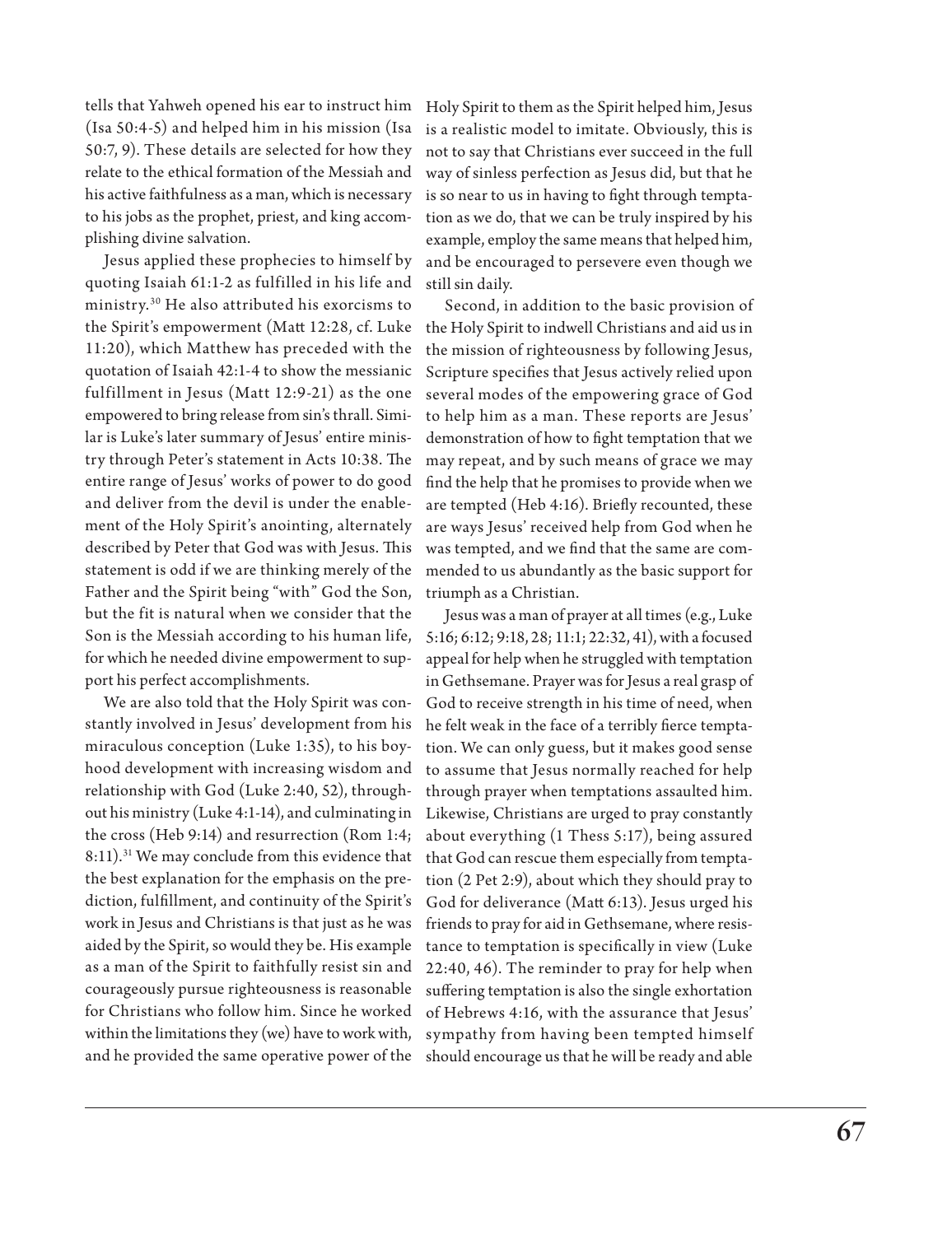to help us directly in our time of need.

Jesus also rebuffed some of his temptations by reliance upon the word of God. When in the wilderness being tempted by the devil, Jesus routed the lies with truth as his guard from sin. This is what Eve should have done, and constant trust in God's word is the basic method for all believers to parry deception-laden temptations. God's revelation is the antidote that dismantles the lie that otherwise makes sin seem attractive in temptations (cf. Ps 119:9-11).

Finally, Jesus not only fought through his temptations by living close to God through receptiveness to the Spirit, prayer to his Father, and reliance upon his Father's word of truth, but he also called his closest friends alongside to support him when he knew the battle was upon him. Too often, Christians withdraw, but true friendship is a real support that Jesus leaned upon in Gethsemane, even though they failed him. Like Jesus, Christians have divine and human help available to them, even the help of the Spirit present through other believers. Because Jesus was tempted for us, when we rely on all he has provided, he will bring us to triumph with him.32

In reflecting on the temptations of Jesus and its relationship to our temptation, we are reminded of our glorious Redeemer and all that he has done for us. In every way he is utterly unique, but in becoming one with us, he has also set the pattern to how we are to deal with temptation in our lives as we seek to trust, follow, and obey our Lord and Savior Jesus Christ.

#### ENDNOTES

1 For the story of the church's reflection on the temptation and impeccability of Jesus, see chapters 4-9 of John E. McKinley, *Tempted for Us: Theological Models and the Practical Relevance of Christ's Impeccability and Temptation* (Colorado Springs, CO: Paternoster, 2009). I summarize the evidence in nine models that have been formulated to explain Jesus' temptation.

2 The patristic theological idea of the hypostatic union explains the union in this way as a personal union of

the two natures, not as of union to each other, but as each united to the person. Each nature is fully possessed by the person, God the Son, and so the two natures remain unmixed and distinct from each other while they are inseparable in the incarnational union. 3 Jesus is presented as the example for people to follow in many ways throughout the Gospels (e.g., we are to take up our cross and follow his cross-bearing steps, Luke 9:23), and his model life is specifically urged upon us in Heb 12:1-3, 1 Pet 2:21-25, Phil 2:5-11, 1 Cor 11:1, and Rom 8:17 and 15:1-7.

4 Divine impeccability is sometimes disputed by a few philosophers of religion, such as Nelson Pike, Vincent Brümmer, Bruce Reichenbach, and Stephen T. Davis. For a recent defense of the doctrine, see John S. Feinberg, *No One Like Him: The Doctrine of God* (Wheaton: Crossway, 2001), 288-92.

5 The Fifth Ecumenical Council (Constantinople II, 553). The council anathematizes anyone who defends Theodore's doctrine that Jesus progressed by means of the grace of the Holy Spirit to become impeccable *after* the resurrection, which means Theodore taught that Jesus was peccable before that point.

6 For example, those who argue for peccability as a conjunct of Jesus' true humanity: Philip Schaff, *The Person of Christ: His Perfect Humanity a Proof of His Divinity* (New York: Doran, 1913), 35-36; Charles Hodge, *Systematic Theology* (New York: Scribner, Armstrong, and Co., 1873; reprint, New York: Charles Scribner's Sons, 1898), 2:457. For those who argue for peccability as a necessary condition of true temptation, see T. A. Hart, "Sinlessness and Moral Responsibility: A Problem in Christology," *Scottish Journal of Theology* 48 (1995): 38; Robert H. Stein, *Jesus the Messiah* (Downers Grove, IL: InterVarsity, 1996), 110-111; Millard J. Erickson, *The Word Became Flesh* (Grand Rapids: Baker, 1991), 562-64.

7 Here we can distinguish between *paradox* and *contradiction*. Certainly there are paradoxical experiences by which the Son of God *knows all things* as God, and simultaneously he is *limited in his knowledge* as man (or, he is simultaneously immortal and able to die, omnipotent and weak, eternal and temporal, uncreated and created, etc.). These paradoxes are pos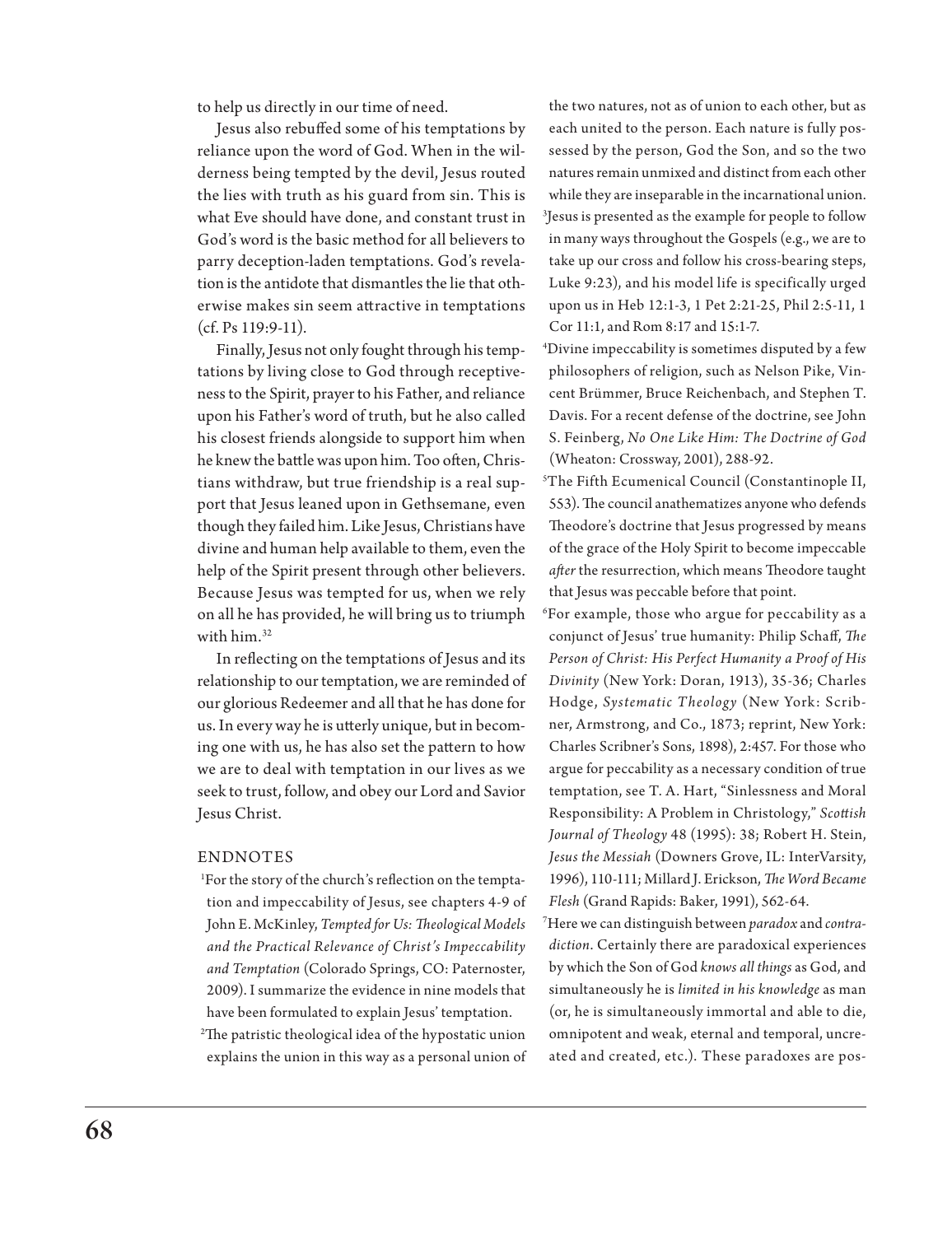sible by virtue of his possession of two natures. All the paradoxes are proper as part of being human or the greater purpose of accomplishing redemption; the ability to commit sin is not proper and uniquely would involve the Son rebelling as a man from himself as God. Unlike these paradoxes, sin (moral evil) is a contradiction. The Son of God's moral actions are personal actions whether he commits them as God or as man, so the doer of the action, even in his human nature, would be a sinner. Since Jesus is impeccable as God, he must be impeccable as man. This may be understood also because morality is a dimension of reality that is common to God and humanity, so a simply paradox cannot allow sin; any evil act is a direct self-violation. God the Son cannot act in his humanity that is inconsistent with his moral nature as God.

- 8 By comparison, many people own guns and will never be able to use their guns to harm the people they love. Guns, like physical or spiritual capacities, do not kill other people; people do, that is, the agent who wickedly uses a gun to kill another human being. If an agent is not wicked, or if he is sufficiently committed to the well being of other people, then he will never misuse a gun to harm those other people; indeed, he is unable to do so, being who he is with the commitments that he lives by.
- 9 It is important to remember that *natures* (whether divine or human) do not do anything, but only persons do. So we would be wrong to say that Jesus' human nature could sin. Instead, we are saying that Jesus will not act according to his human nature in any way that is evil.
- <sup>10</sup>Thomas V. Morris seems to be the first to formulate this proposal in *The Logic of God Incarnate* (Ithaca, NY: Cornell University Press, 1986), chapter 6. Donald Macleod, Gerald O'Collins, Richard Swinburne, and William Lane Craig echo similar ideas. I prefer the formulations by Macleod and O'Collins to specify that Jesus would not have believed a lie that he could sin (as Morris argues), only that Jesus need be unsure whether he was impeccable or not. See *Tempted For Us*, 227-43.

<sup>11</sup>I have adapted the locked room account from Morris,

*Logic of God Incarnate*, 146-52.

<sup>12</sup>Some have objected at this point about epistemic uncertainty as a necessary and sufficient condition for temptation. For example, John S. Feinberg, "The Incarnation," in *In Defense of Miracles* (ed. Gary R. Habermas and R. Douglas Geivett; Downers Grove, IL: InterVarsity, 1997), 241-44. Feinberg argues that Jesus would have known he was impeccable, but this would not have prevented him from experiencing temptation. <sup>13</sup>Luke's mention of the sweat as like great drops of blood, however interpreted as metaphorical for profuse sweating or actual blood coming from the capillaries and through the pores of his skin, shows extremely intense physical and spiritual exertion of his wrestling with the temptation that is upon him. This cannot be an act

<sup>14</sup>Again, Morris and others formulate this as the belief that there may be a possibility of committing the sin, which I do not think is helpful or necessary for explaining temptation. I think it opens further problems to suggest that Jesus believed lies about himself (that he could sin, when he was impeccable). Were this true, what else was he mistaken about that we should not trust?

- <sup>15</sup>This concept of person-variability is my adaptation from George I. Mavrodes, *Belief in God* (New York: Random House, 1970), 40, where he uses the concept of person variability for the subjective value of arguments for the existence of God. He notes (rightly) that certain arguments may function as *proofs* for some people (they are convinced the argument is true) but not for others. An argument is only a proof if it works to convince the person of the truth. Likewise, a circumstance can only be a temptation if a person feels pulled to sin.
- 16E.g., Donald G. Bloesch writes in *Essentials of Evangelical Theology* (San Francisco: Harper & Row, 1978), 1:96, that internal temptation presupposes sin, indicating that temptation has roots within the man himself. Bloesch represents a common view that was also voiced by John Calvin based on an interpretation of *without sin* in Heb 4:15 to mean that Jesus' temptations did not originate from internal sin (see *Tempted for Us*, 21, n.23).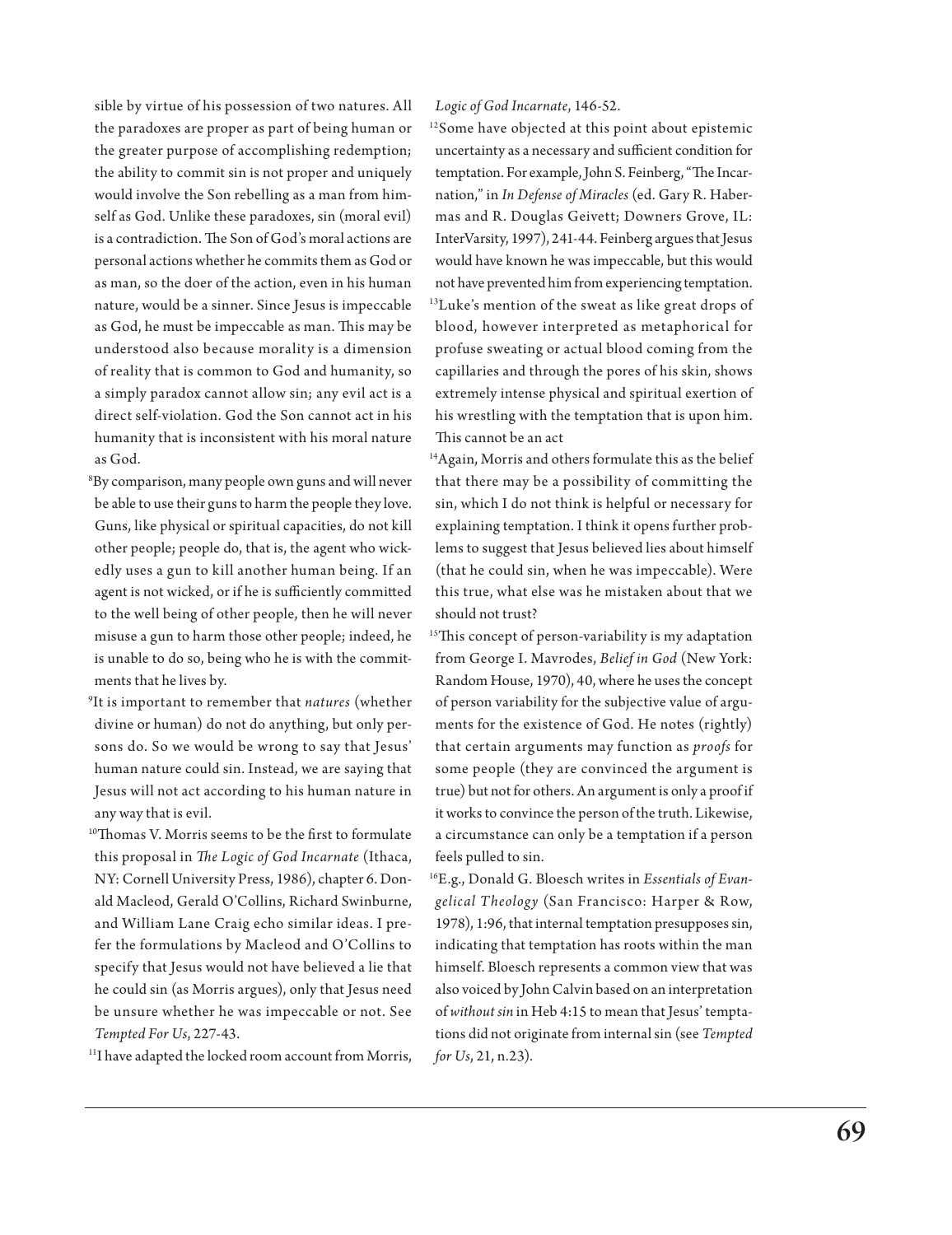<sup>17</sup>While the devil appears in some temptation accounts in the Bible, it would be wrong to say the devil's involvement is a necessary condition for temptation. He is just a factor in some temptations, since surely most temptations occur without the devil or another demon's involvement. That Jesus had to contend with the devil increases the intensity of his struggle, and the consequent worthiness of his example for us as one who knows our suffering.

<sup>18</sup>For example, a state of affairs can only be experienced as a temptation for someone if she *believes* the act may be possible for her, if she can *imagine* how the state of affairs would change if she pursued the temptation (such as to avoid pain), and if she *desires* the imagined state of affairs for herself in the sense that she wants it. By contrast, Jane cannot be tempted if she does not want the outcome proposed to her, or does not believe it is possible for her to attain. In this way, no one is tempted to fly to the moon or spontaneously combust because such states of affairs are not desirable or credible as possible realities to choose.

19Reinhold Niebuhr, *The Nature and Destiny of Man: A Christian Interpretation* (New York: Charles Scribner's Sons, 1941), 1:180-81.

- <sup>20</sup>Cf. the emphasis on the desire for autonomy in the description of temptation given by Wayne E. Oates, *Temptation: A Biblical and Psychological Approach* (Louisville: Westminster John Knox, 1991), 103: "Temptation is the testing ground between the strivings of the image of God in us and the strivings of our desires to be the masters of our fate, the captains of our souls."
- 21By comparison, we can think of *affection* as a legitimate desire for another's care for or attention to oneself, the corruption of affection is *lust*. Lust is the self-focused desire for gratification of oneself *as an impersonal object* by the use of another person as an impersonal object of illicit desire. Lust rises as a self-destructive desire for the use of other people *as objects*, which degrades both their personhood and the order that sexual affection is ordered within the committed love of marriage.

<sup>22</sup>On the question of whether Jesus took up a sinless or sinful humanity, see my discussion in *Tempted*  *for Us*, 10, 202-205. I think Rom 8:3 is clear that his *likeness* to sinful flesh marks the similarity, not the identity that he was sinful.

23Rom 12:3 warns Christians not to think of themselves more highly; some people are excessively selfabasing and face the temptation to think too lowly of themselves, forgetting to count the all-sufficiency of God's power, such as Barak in Judges 4:8.

24I do not here claim that Jesus only became aware of his divine identity at the Jordan baptism, but that there was some advance and public acknowledgment by God to be challenged by the devil in the wilderness. Jesus seems to have had knowledge of his divine identity as early as age twelve, when he claimed to have a unique relationship with God as his Father (Luke 2:41-52).

25George S. Painter, *The Philosophy of Christ's Temptation* (Boston: Sherman, French, and Co., 1914), 136. <sup>26</sup>The conjunction of suffering and temptation is also noted by Marguerite Shuster, "The Temptation, Sinlessness, and Sympathy of Jesus: Another Look at the Dilemma of Hebrews 4:15", in *Perspectives on Christology: Essays in Honor of Paul K. Jewett* (ed. Marguerite Shuster and Richard A. Muller; Grand Rapids: Zondervan, 1991), 205: "Temptation comes when the possibility presents itself of escaping or avoiding suffering (albeit temporarily) *in the wrong way* and with the knowledge that refusing evil will often lead to the increase of earthly suffering."

27Dietrich Bonhoeffer, *Creation and Fall: Temptation* (trans. Kathleen Downham; ed. Eberhard Bethge; New York: Touchstone, 1997), 134. Bonhoeffer, wellacquainted with suffering under the Nazi regime, writes that the temptation that is precipitated by suffering (whether serious sickness, poverty, pain, or various deprivations and tortures) is the temptation by a desire for relief from suffering, albeit relief by sinful means of abandoning God or committing some other crime to alleviate one's troubles.

28Bolstered by his example, the apostles Peter, James, and John willingly turned down the same path of suffering and martyrdom, having been preceded by the boldness of Stephen, who even prays for the forgiveness of his assailants as Jesus did from the cross.